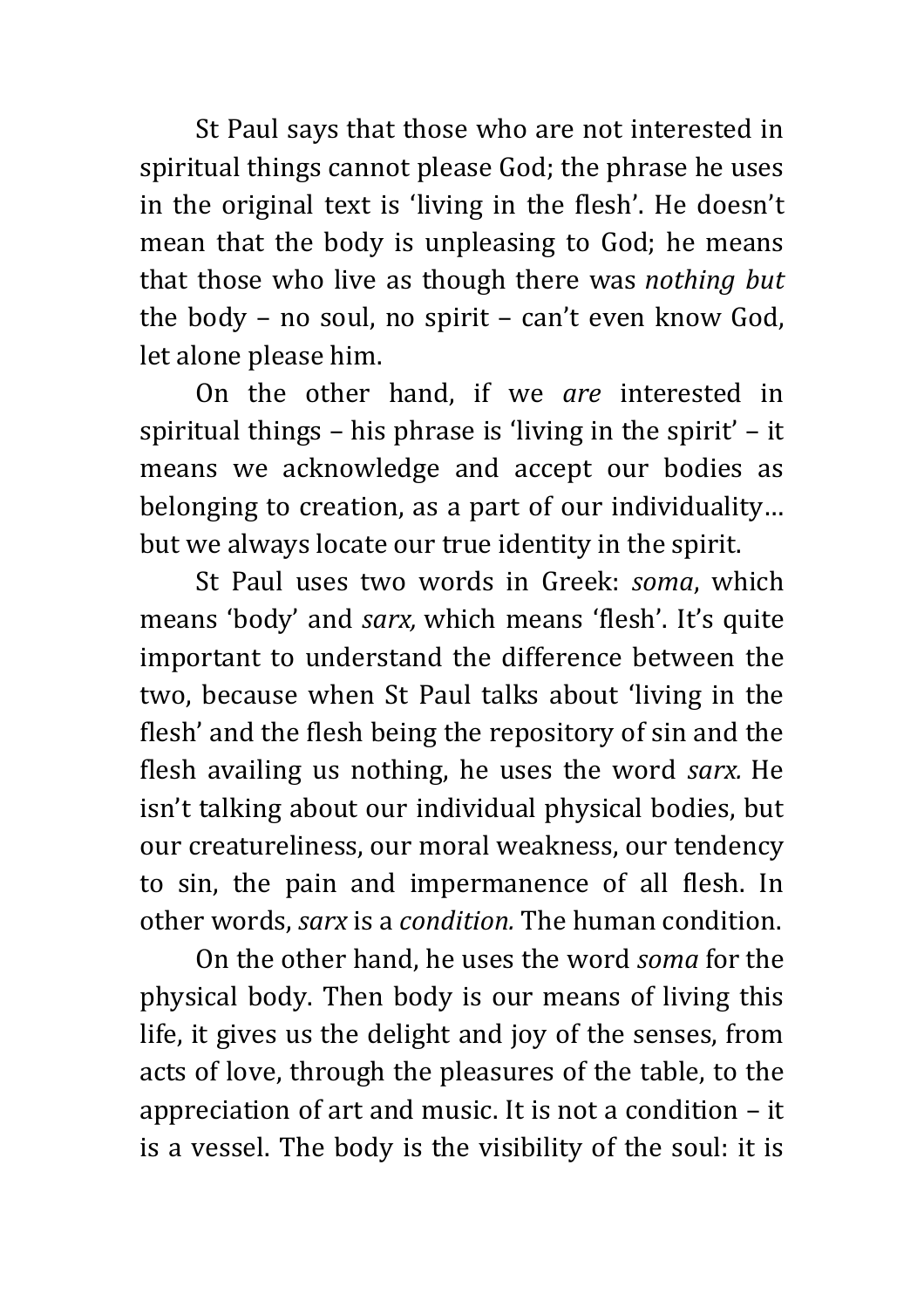the soul made visible in concrete form. If we want to put an irritating person in their place, we need a tongue and a mouth to do it; if we want to commit some act of violence upon another, we need our hands to do it; and if we care to indulge in illicit pleasures, we need a body for that.

If on the other hand we wish to be friendly to another person, we needs lips to smile and eyes to crinkle; if we are inspired to feed the hungry or shelter the homeless – or engage in *any* act of loving kindness – we need our body. In other words, our body can do good things or bad things according to how it is directed by the soul.

All this is a part of St Paul's message.

By and large, over the centuries, the Church has not been very kind to the poor old body, regarding it is a regrettable necessity, a source of temptation and sin and far less significant than the soul. There have been saner voices. Throughout the centuries: the medieval mystic Julian of Norwich, who wrote the famous text *Revelations of Divine Love*, was adamant that God's glory dwells also in our bodies. This was completely contrary to the spirit of her age, which derided the body, encouraged bodily penance and generally held it in contempt.

St Teresa of Avila, when she was describing the mystical ecstasies that she regularly experienced, said that although they were spiritual in nature, the